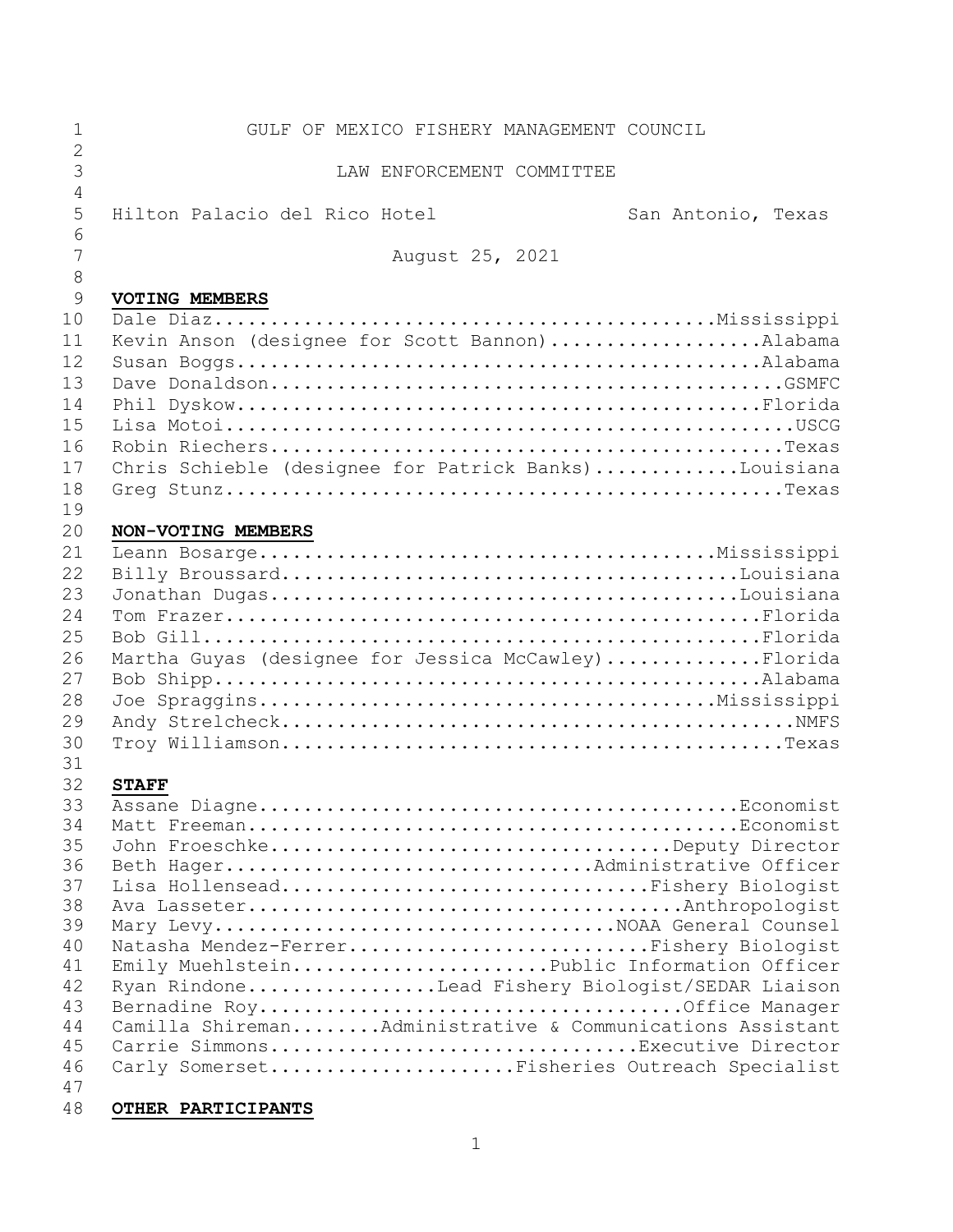| $\mathcal{B}$  |  |
|----------------|--|
| $\overline{4}$ |  |
| $5 -$          |  |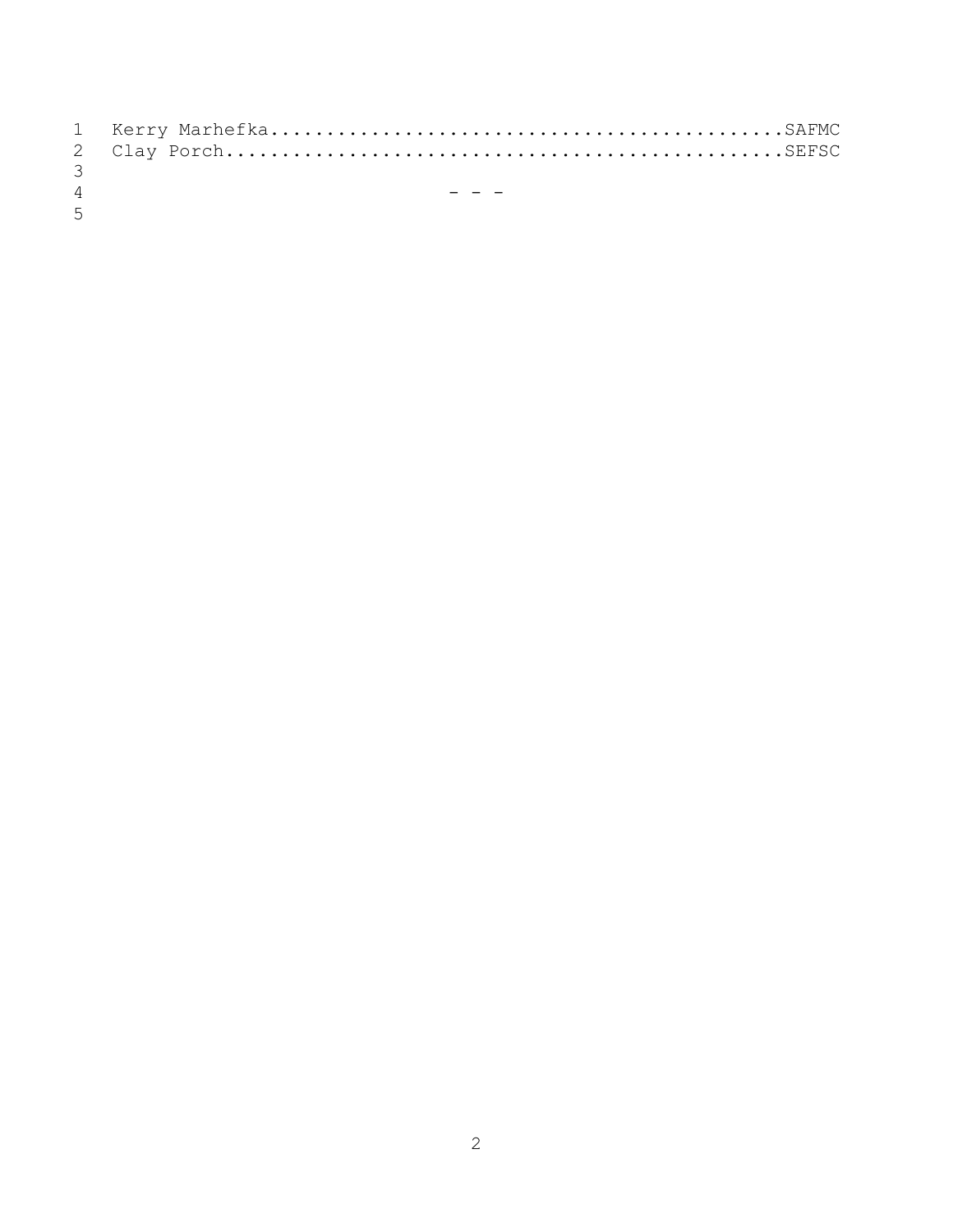| 1  | TABLE OF CONTENTS                                                  |
|----|--------------------------------------------------------------------|
| 2  |                                                                    |
| 3  |                                                                    |
| 4  |                                                                    |
| 5  |                                                                    |
| 6  |                                                                    |
| 7  | Adoption of Agenda and Approval of Minutes and Action Guide and    |
| 8  |                                                                    |
| 9  |                                                                    |
| 10 |                                                                    |
| 11 |                                                                    |
| 12 | Approval of Cooperative Law Enforcement Strategic Plan 2021-2024.8 |
| 13 |                                                                    |
| 14 | Approval of Cooperative Law Enforcement Operations Plan 2021-      |
| 15 |                                                                    |
| 16 |                                                                    |
| 17 |                                                                    |
| 18 |                                                                    |
| 19 |                                                                    |
| 20 |                                                                    |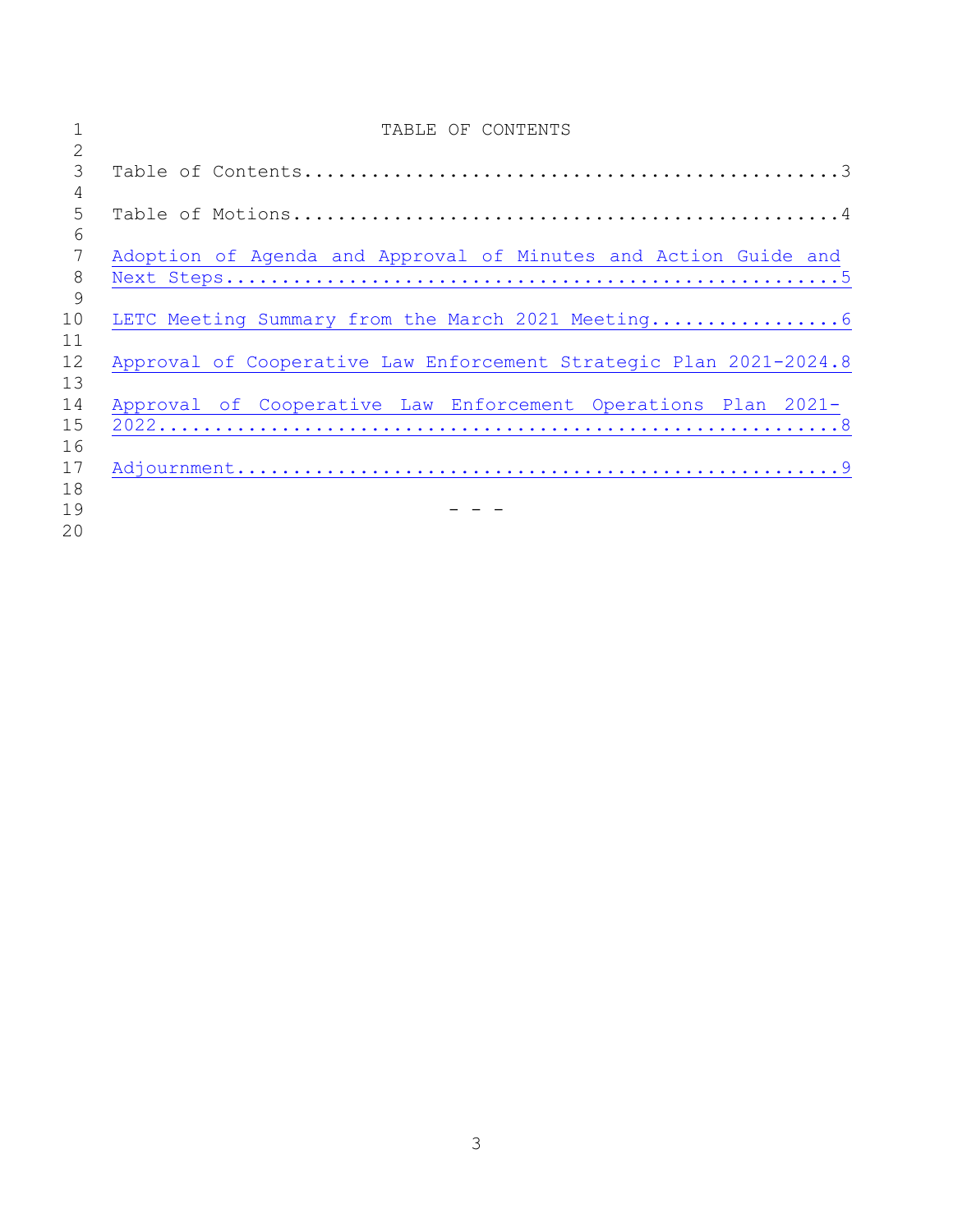|                | TABLE OF MOTIONS                                           |     |
|----------------|------------------------------------------------------------|-----|
| 2              |                                                            |     |
| 3              | Motion to approve the 2021-2024 Cooperative<br>PAGE 8:     | Law |
| $\overline{4}$ | Enforcement Strategic Plan. The motion carried on page 8.  |     |
| 5              |                                                            |     |
| 6              | Motion to approve the 2021-2022 Cooperative<br>PAGE 9:     | Law |
| 7              | Enforcement Operations Plan. The motion carried on page 9. |     |
| 8              |                                                            |     |
| 9              |                                                            |     |
| 10             |                                                            |     |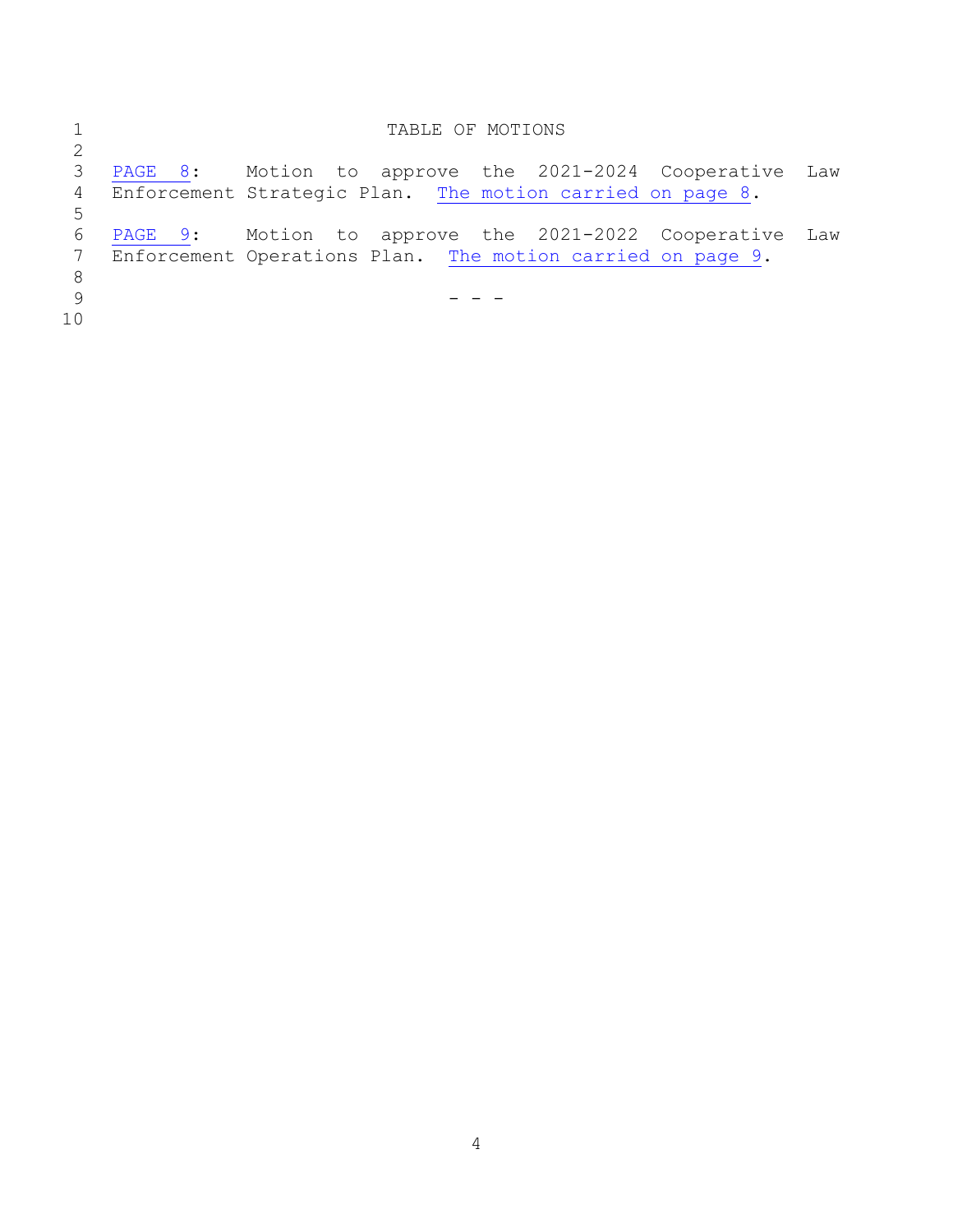The Law Enforcement Committee of the Gulf of Mexico Fishery Management Council convened on Wednesday morning, August 25, 2021, and was called to order by Chairman Dale Diaz.

## <span id="page-4-0"></span> **ADOPTION OF AGENDA APPROVAL OF MINUTES ACTION GUIDE AND NEXT STEPS**

 **CHAIRMAN DALE DIAZ:** I would like to call the Law Enforcement Committee to order. The members of the committee are myself, Mr. Dyskow as Vice Chair, Mr. Schieble, Mr. Anson, Ms. Boggs, Mr. Donaldson, Mr. Riechers, Dr. Stunz, Ms. Motoi.

 The first order of the agenda is the Adoption of the Agenda. Is there any opposition to adopting the agenda as written, or does anybody have any other business that they want to add to the Law Enforcement Committee? I would like to just make a small modification, and I want to recognize General Spraggins for just a minute, right after the Action Guide and Next Steps, for a short discussion. Any opposition to approving the agenda as amended? Then the agenda is approved. 

 Approval of the October 2020 Minutes, is there any additions or edits to the October 2020 minutes? Seeing none, the minutes are adopted. Actually, at this time, I would like to recognize General Spraggins for just a minute for a statement. Thank you. General Spraggins.

 **GENERAL JOE SPRAGGINS:** Thank you, Mr. Chairman. I'm not a member of the committee, but I would like to bring up something. 31 I think most of you realize that, this past July, we lost one of our marine patrol officers, Senior Master Sergeant Tommy Jennings, and Tommy was forty-nine years old.

 He was in the process of maybe retiring next year, and, as a matter of a fact, we talked about putting his paperwork in, and he would have his twenty-five years. Tommy had taken both of the COVID shots in March, in that timeframe, and then found out, during that timeframe, that he had come down with diabetes, or had been diagnosed, and did not realize, at the time, that the COVID shot sometimes does not build antibodies.

 He went on a trip with his girlfriend that he had planned this summer, because that's one of the major reasons that he had taken the shots, and he came down with the virus the first of July, and he passed away about ten days later. I would ask each and every one of you just to remember his family in your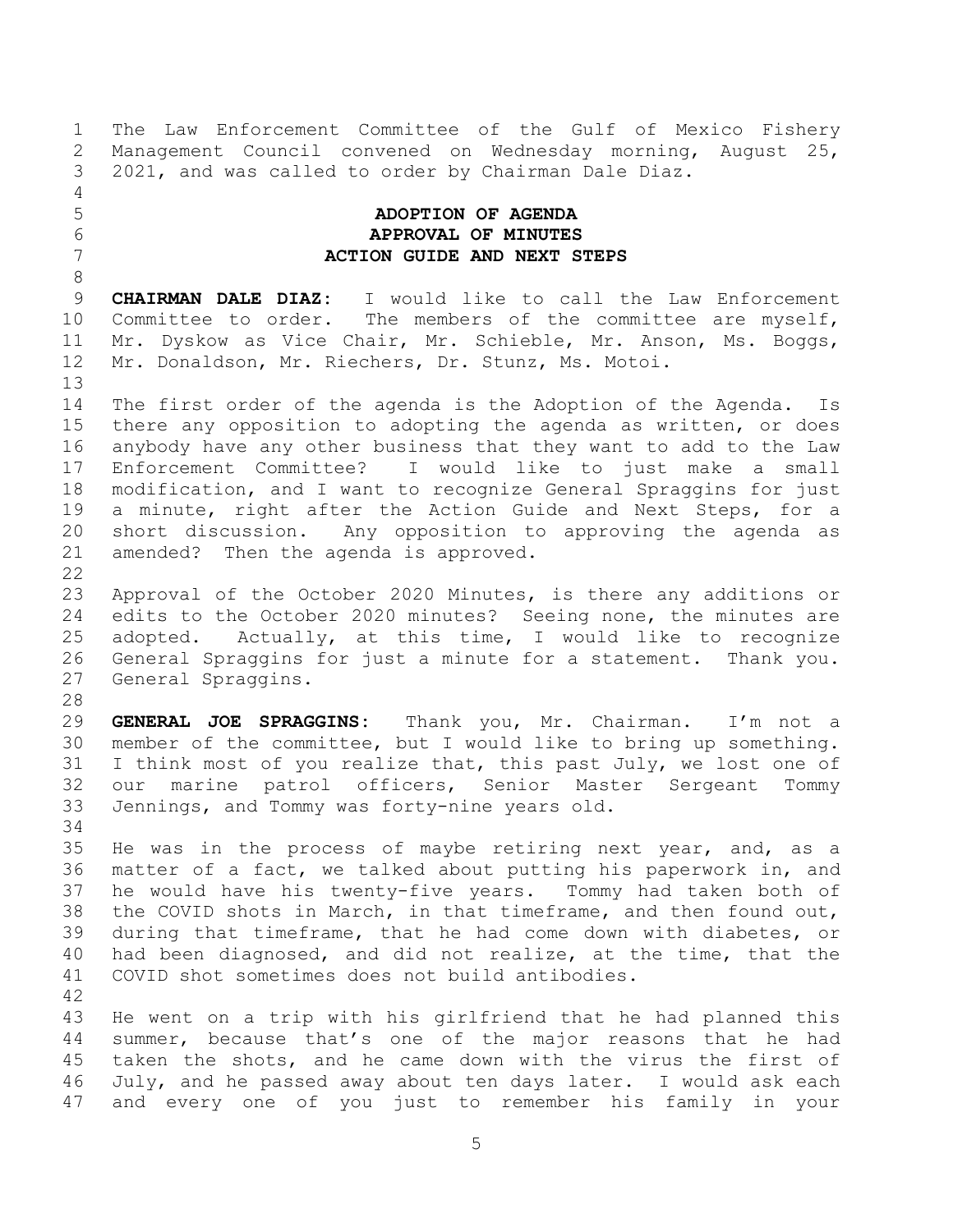prayers. He was a great young man that served us very well, Mr. Tommy Jennings.

 **CHAIRMAN DIAZ:** Thank you for that, General Spraggins, and I personally knew Tommy, and he was a great person and a great marine law enforcement officer. Thank you for that. Next up on the agenda is the Action Guide and Next Steps, and so, Dr. Lasseter, if you would, just talk about those before we go through each agenda item, and, if you're ready, Dr. Lasseter, go ahead and go through the action guide and next steps for Agenda Item Number IV, and let's move right into Agenda Item Number IV. Thank you.

## <span id="page-5-0"></span>**LETC MEETING SUMMARY FROM MARCH 2021 MEETING**

 **DR. AVA LASSETER:** Wonderful. Thank you, Mr. Chairman. Actually, I'm just going to review this real quick, the whole rest of the agenda, because it's going to be really short, and so we have the Law Enforcement Technical Committee, the LETC, meeting summary from this past March.

 There is only two items there that I would like to highlight for you. The LETC did not make any motions this meeting, and the rest of the work from their meeting are the remaining two agenda items here, the strategic plan and the operations plan, and so we'll briefly touch on those. Those two items, we would request a motion from you to approve those, and so we'll go into them, and let's start with the first one, which is Agenda Item IV, which is their report.

31 That is at Tab L, Number 4, and the two items that -- Again, this meeting was just a lot of information for the LETC, and they did not make motions or recommendations to you, but there were two items that I wanted to highlight.

 The issue of illegal charters that the council has been discussing at multiple meetings, the LETC did discuss this, and the State of Florida, FWC, and NOAA OLE have been engaged in dialogues with each other and with the charter captains in regard to this issue, and they did hold a workshop meeting of law enforcement officers and for-hire operators in St. Pete, and the two agencies, FWC and NOAA OLE, have indicated they are going to continue these dialogues and that they are going to have internal biannual meetings as well. 

 This sentence was cut off, but the revised report has been sent out, and it should say that they will have biannual meetings to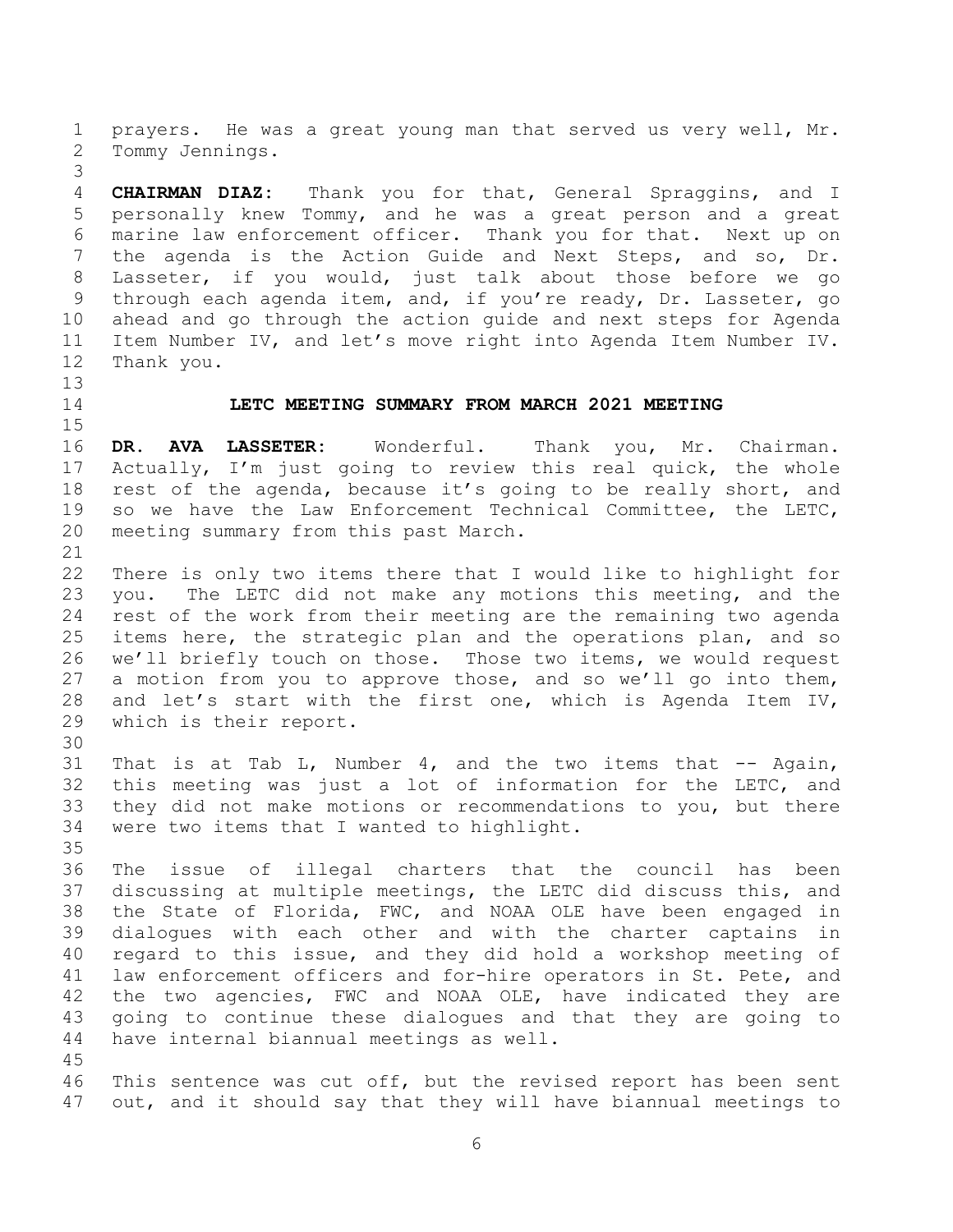share information regarding ongoing law enforcement efforts to address illegal charters, and the feedback I have received is that the for-hire operators seem to be very receptive to this new attention. Then the other item that I just wanted to highlight for you was that the LETC members --

**CHAIRMAN DIAZ:** Ava, can I interrupt you for just a second?

**DR. LASSETER:** Of course. Please.

 **CHAIRMAN DIAZ:** I just want to point out, on the record, that this is an example of our entire process working, and so, through public comments, we've had people come, on several occasions, and talk about the issue with illegal charters. 

 Our LETC are communicating together, and they've got an action plan that they're working on, and they have actually made some cases, and I think this is just a really good example of how all of the coordination that we're working on here at the council level and at the LETC level is all coming together to make some differences out in the fishery, and public participation and public comments are the things that got the ball rolling on the strides that we're making in this area, and so thank you, Dr. Lasseter, and you may proceed.

 **DR. LASSETER:** Thank you, Mr. Chairman. That's a really good point, and that is actually a really good connection to the other item that I wanted to highlight for you, which is just a little bit more about the Fish Rules app.

 This is another example where the public had commented to law enforcement that, hey, it would be great if we had state- specific contact information for reporting violations in the Fish Rules app, and the LETC requested that council staff figure out if this could be added, and I brought this back to Emily Muehlstein, and she coordinated with the Fish Rules app developers, and we have had all of the contact information for reporting violations for all five states and NOAA OLE and the Coast Guard added to the app. Again, great communication and coordination between the public and law enforcement agencies. 

 Those are the only two items in here, apart from the strategic 43 plan and the operations plan, and we're going to go through those separately, for this report. The LETC will be reviewing and approving this report at its October meeting, which we anticipate to be virtual. We can go ahead and switch over to the strategic plan, which I believe is Tab L, Number 5.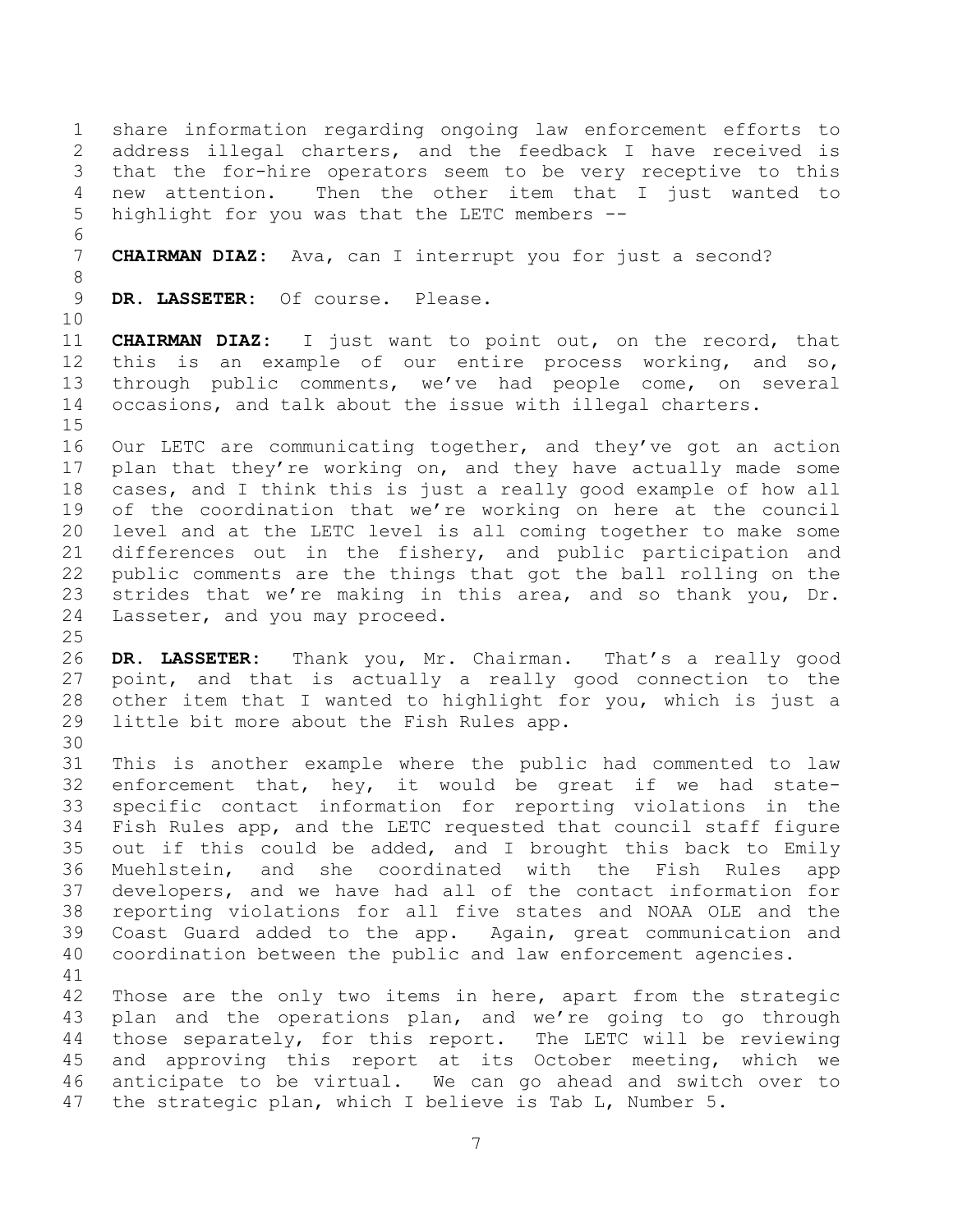<span id="page-7-3"></span><span id="page-7-2"></span><span id="page-7-1"></span><span id="page-7-0"></span> **APPROVAL OF LAW ENFORCEMENT STRATEGIC PLAN** The strategic plan, when the LETC reviewed it, they did not make changes. They did just review it and rubber-stamp it, and we updated the years and changed some photos, and Steve VanderKooy did some little editing work there, and so you're welcome to review this. Again, changes have not been made, but we do request a motion that you review and approve it, as the Gulf States Commission has done at its spring meeting, and I will pause there. **CHAIRMAN DIAZ:** Ms. Boggs. **MS. SUSAN BOGGS: I will make a motion to approve the Gulf of Mexico Cooperative Law Enforcement Strategic Plan for 2021 to 2024. MR. DAVE DONALDSON:** Second. **CHAIRMAN DIAZ:** All right, and so we're going to wait while that gets up on the board. We do have a motion by Ms. Boggs, and it was seconded by Mr. Donaldson. **The motion is to approve the 2021-2024 Cooperative Law Enforcement Strategic Plan.** Is there any discussion on the motion? **Seeing none, is there any opposition to the motion? Seeing none, the motion carries.** Dr. Lasseter. **APPROVAL OF COOPERATIVE LAW ENFORCEMENT OPERATIONS PLAN 2021- 2022 DR. LASSETER:** Wonderful. Thank you, Mr. Chairman. Okay. Moving right along, our last item will be the operations plan, which is at Tab L, Number 6, and the version we have provided to you in the briefing book is a red-lined version, so that you can skim through it and see the changes that have been made. We do have Texas Parks and Wildlife Department's Les Casterline, who I believe was there in person, although I believe it was Jerod Barker was actually attending the meeting, but we do have Les here, who could probably answer any questions, but, really, they just updated their work, what they have been doing, their 43 activities, and updated some language, and, again, the Gulf States Commission has reviewed and approved this with all the red-lined changes accepted, and we request that you review it and approve as well.